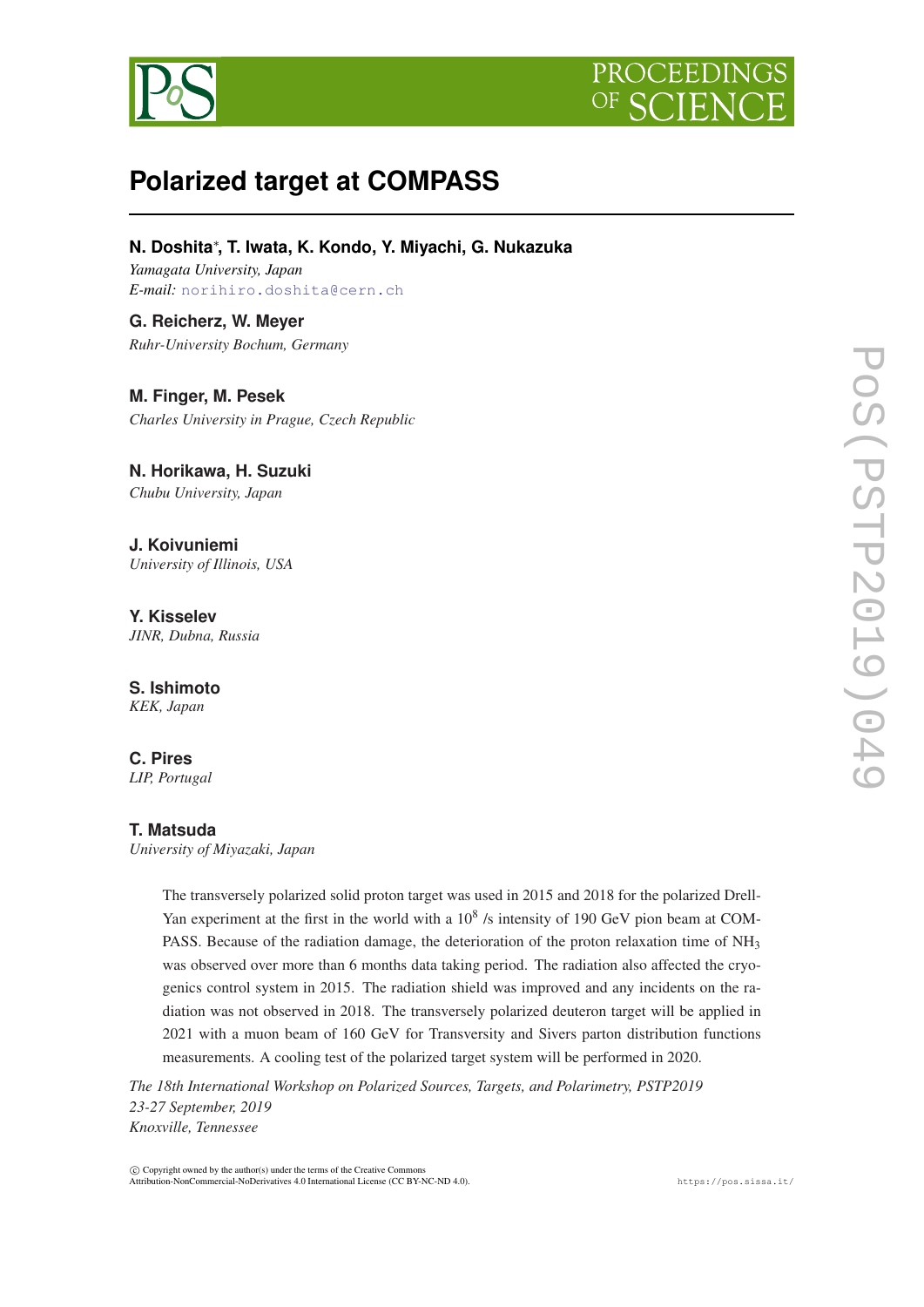# 1. Introduction

The COMPASS experiment (NA58) at CERN has been researching the nucleon structure with a polarized solid nucleon target system and various secondly beams. The COMPASS polarized target is an essential equipment for the polarized Drell-Yan and SIDIS (Semi-Inclusive Deep-Inelastic Scattering) program. The Drell-Yan program with a polarized proton target was done in 2015 and 2018. We are going to use a transversely polarized deuteron target for SIDIS program in 2021.

#### 2. The polarized Drell-Yan program in 2015 and 2018

In 2018 we performed the polarized Drell-Yan program to measure Transvers-Momentum-Dependent (TMD) Parton-Distribution-Functions(PDFs) as well as in the 2015 run which was the first ever polarized Drell-Yan experiment with fixed target [\[1,](#page-5-0) [2](#page-5-0)]. To study the Drell-Yan reaction with 190 GeV/c pion beam and transversely polarized proton target is essential for our understanding of universality of the parton distribution function like Sivers function comparing to SIDIS case [[3](#page-5-0)].

#### 3. Polarized target for the polarized Drell-Yan

The CERN SPS M2 beam line stopped on Wednesday regularly due to Machine Development (MD) for 8 hours or more. The target polarization was built up during the MD in the same polarization direction or in opposite direction. We changed the polarization direction every two weeks to cancel geometrical difference between upstream and downstream cell. Once the polarization was enhanced with DNP technique at 2.5 T solenoid magnet in longitudinal direction, the polarization direction was rotated to transverse direction by using the solenoid magnet and 0.6 T dipole magnet (field rotation). Ammonia  $NH_3$  was used as the proton target material. The ammonia granules were produced in 2011 in Bochum and irradiated with 20 MeV electrons at the LINAC of ELSA in Bonn [\[4\]](#page-5-0). When we changed the polarization directions we polarized for more than 24 hours. The polarizations in 26 hours were about +77 % and -79 %

We observed a polarization loss of 1 % during the field rotation in 2015 [[5\]](#page-5-0). This effect can be explained by collective spontaneous spin transition, so-called supperradiance, at low magnetic field. The effect can be suppressed by non-homogeneity magnetic field during the field rotation. We modified the procedure of the field rotation to make a non-homogeneity magnetic field with 16 trim coils for the solenoid during the field rotation so that the polarization loss of 0.1 % during the operation was observed in 2018.

The relaxation time can be interpolated with two polarizations measured at 2.5 T before and after the transverse mode. The average relaxation time during the data taking period as a function of doses/cm<sup>2</sup> is shown in Figure [1.](#page-2-0) The unit of the relaxation time is hour. The radiation damage is considerable issue in the high intensity pion beam condition. The effect of the radiation damage on the reachable maximum proton polarization of NH<sub>3</sub> appeared from  $10^{15}$  doses/cm<sup>2</sup> with electron beam [\[6\]](#page-5-0). However the doses in 2018 was below  $10^{15}$  doses/cm<sup>2</sup>, we could observe a deterioration of the proton polarization relaxation time. We monitored accumulated the number of the incoming

<sup>∗</sup>Speaker.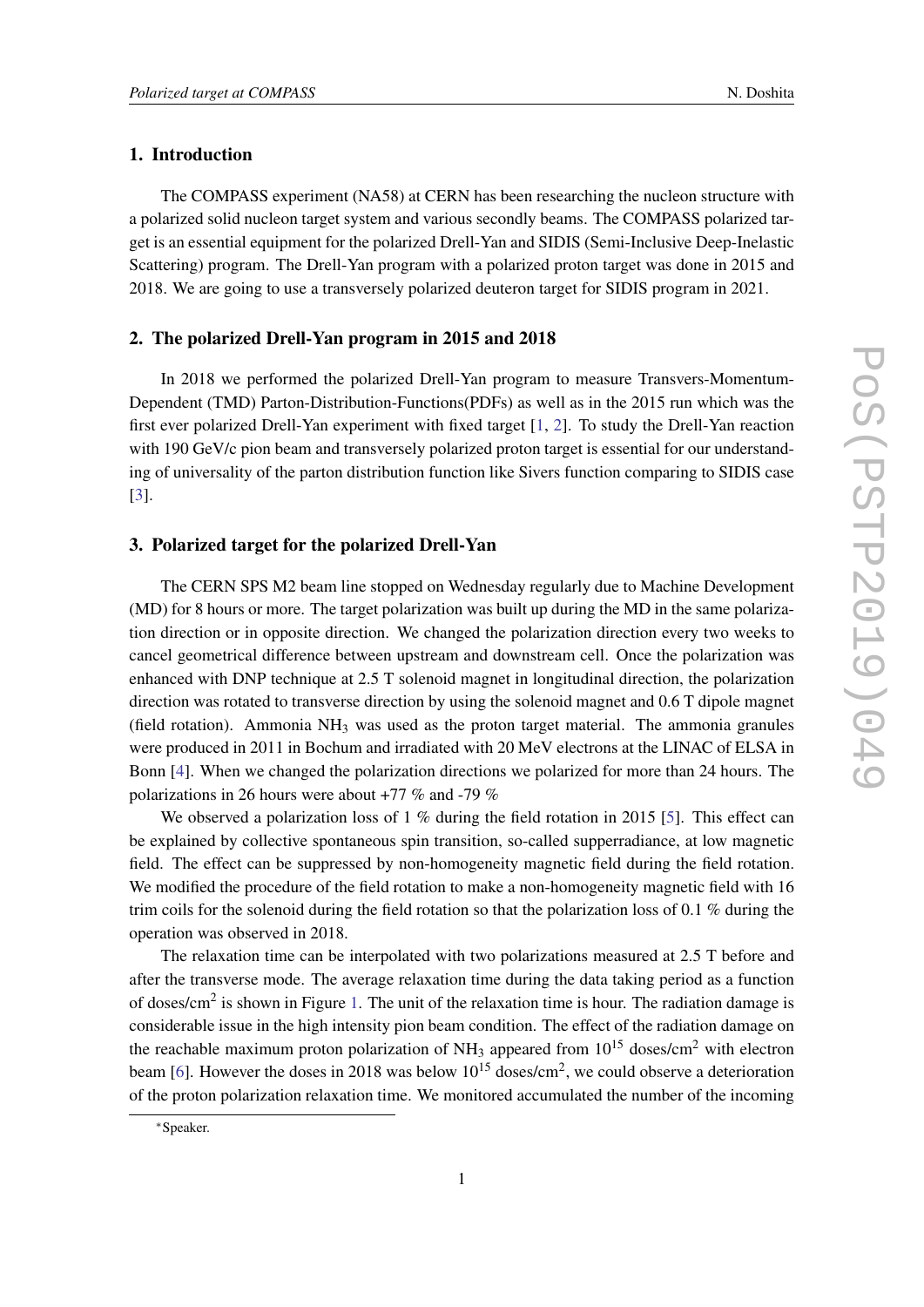<span id="page-2-0"></span>beam particles. We simulated that the number of the secondly particles produced by scattering the beam particle with the target material, that is about five particles per one beam particle of the pion. The accumulated doses includes the factor of the five. And then the accumulated doses in 2018 was about  $0.7 \times 10^{14}$  /cm<sup>2</sup>.



Figure 1: Proton relaxation time [h] as a function of doses/cm<sup>2</sup>. Upper left : Positive polarization in upstream. Upper right : Negative polarization in upstream. Lower left : Negative polarization in downstream. Lower right : Positive polarization in downstream.

We also measured the relaxation time at 0 T followed as below.

- 1. Measured polarization at 2.5 T
- 2. Decreased the magnetic field to 0 T
- 3. Waited for 5 minutes
- 4. Increased the magnetic field to 2.5 T
- 5. Repeated from 1.

We obtained several data points and measured the relaxation times of 11 minutes for positive polarization and 7.5 minutes for negative polarization.

The cryogenics operation of the magnet and the diffusion pump operation for the isolation vacuum control systems were failed for several times in 2015 due to high radiation (neutron) level, even they were installed outside shielded experimental area, where is about 10  $\mu$ Sv/h condition. We protected those CPUs which were surrounded by a concrete of 60 cm thickness on the top and 30 cm side wall, a polyethylene of 2 cm thickness and a boron-carbid sheet (Figure [2](#page-3-0)). The concrete, which is outer layer, is for high energy neutrons, the polyethylene for lower energy and the boron-carbid installed in the inner place for thermal neutron. The CPU for helium liquefier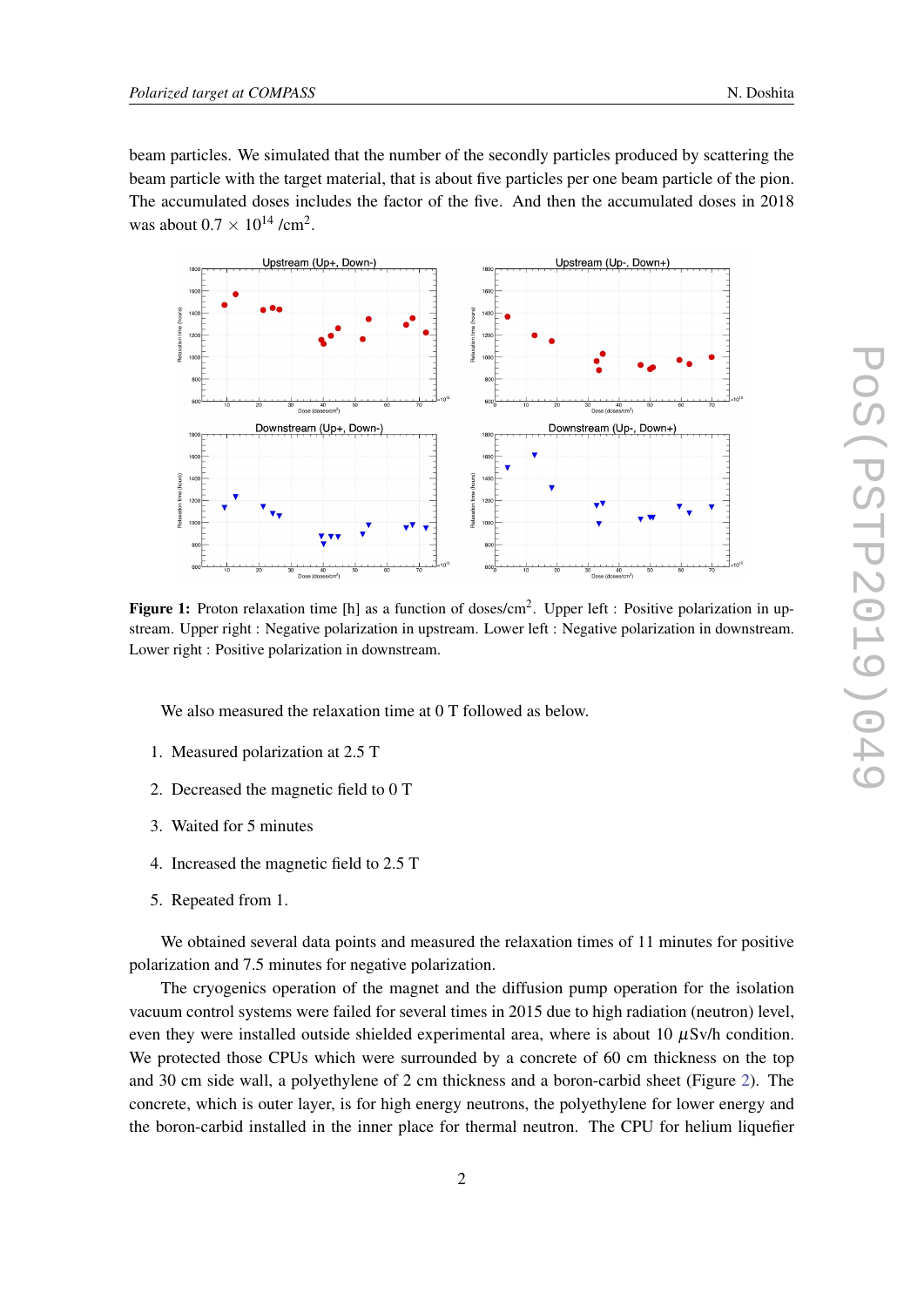<span id="page-3-0"></span>control system was also protected with those materials in 2018. The shields made the systems running without any interruptions by the radiation during the 2018 run.

lene box which is covered by the concrete blocks. The front concrete block, which is not shown in this picture, is movable to access the CPU easy. Left side : The top cover of the polyethylene box with the boron-carbid sheet.

Figure 2: Protection of PLC CPU for the magnet system. Right side : The CPU is installed in the polyethy-

#### 4. SIDIS off transversely polarized deuteron program in 2021

TMD PDFs and Transversity are flavour dependent, so that both proton and deuteron transversely polarized targets data are important to provide constraints on the d-quark contribution. In 2007 and 2010 we had measured them with the proton target [\[7,](#page-5-0) [8](#page-5-0)]. In 2021 we will use transversely polarized deuteron target and the 160 GeV muon beam to measure SIDIS for Transversity and Sivers PDFs extraction.

#### 5. Polarized target for SIDIS

<sup>6</sup>LiD is considered as the deuteron target material because of our experience [[10\]](#page-5-0) and its higher figure of merit PT<sub>*FoM*</sub> shown in Table [1.](#page-4-0) PT<sub>*FoM*</sub> is described as PT<sub>*FoM*</sub> =  $f^2 P_T^2 \rho F_f$ , where P<sub>*T*</sub> is the polarization,  $\rho$  is the target material density,  $f$  is the material dilution factor and  $F_f$  is the packing factor of the material in the target cell. 80 % deuteron polarization of D-butanol with trityl radical was reported in Ref. [[11\]](#page-5-0), that gives a high figure of merit. However, the polarization with DNP is extremely sensitive to the correct frequency of the microwave and power because it has narrow EPR spectrum of the peak-to-peak separation. Considering the difficulty of the adjustment of the microwave, it is hard for the COMPASS target system to use the material with the large size target cell and with limited polarization time for the transverse target program as same as the Drell-Yan

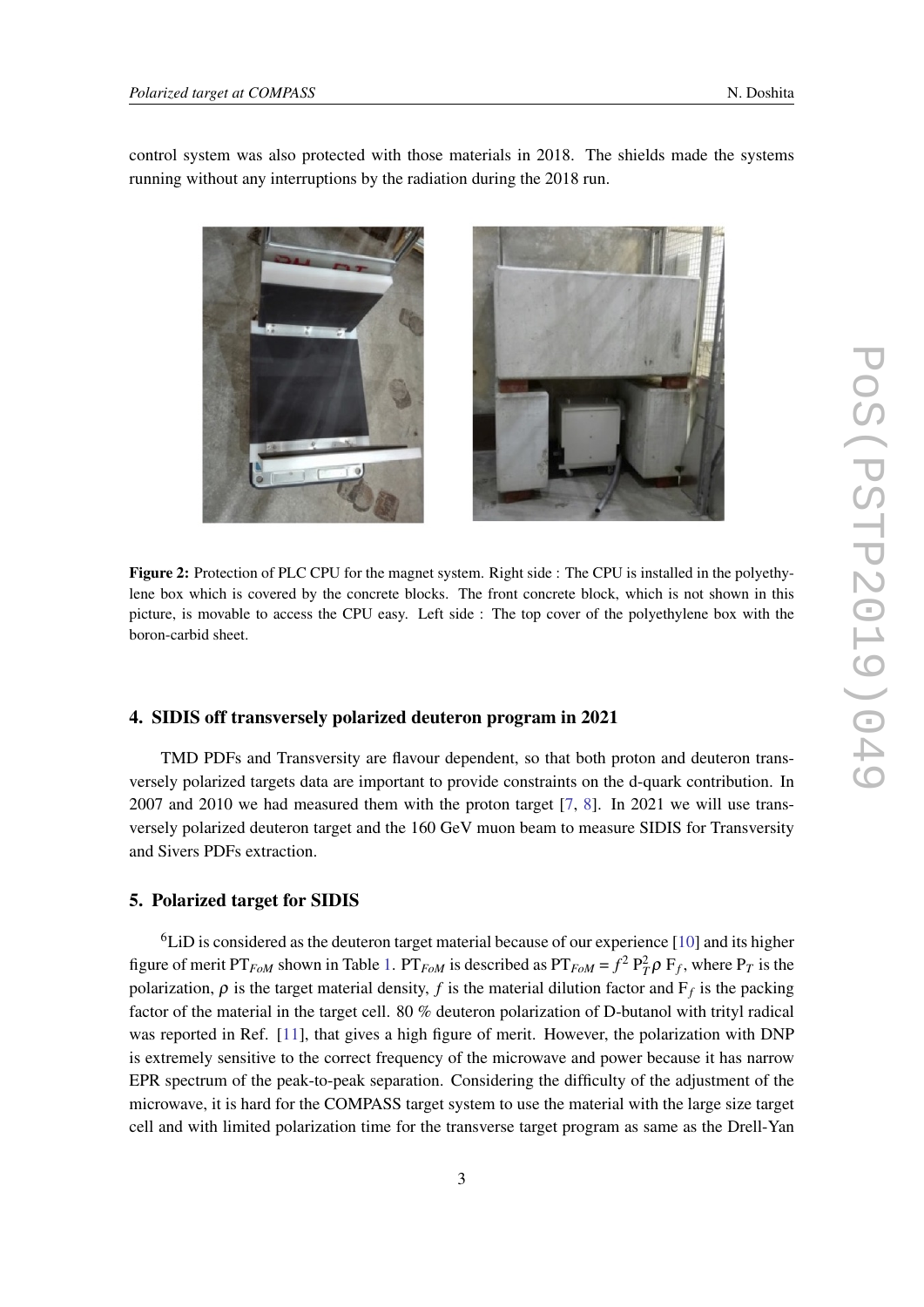<span id="page-4-0"></span>program. Therefore, 50 % polarization reported in Ref. [[12\]](#page-5-0) is used for the D-butanol in the Table 1.

|                |                                | ND <sub>3</sub> | D-butanol | ${}^{6}$ LiD   |
|----------------|--------------------------------|-----------------|-----------|----------------|
| $P_T$          |                                | 0.40            | 0.50      | 0.55(D)        |
|                |                                |                 |           | $0.54(^{6}Li)$ |
| ρ              | $10^3$ [kg/m <sup>3</sup> ]    | 1.00            | 1.12      | 0.84           |
|                |                                | 0.30            | 0.24      | 0.25(D)        |
|                |                                |                 |           | $0.25(^{6}Li)$ |
| $\mathrm{F}_f$ |                                | 0.58            | 0.62      | 0.55           |
| $PT_{FoM}$     | $\left[\mathrm{kg/m^3}\right]$ | 8.4             | 10.0      | 17.1           |

Table 1: Target figure of merit for polarized deuteron target

The deuteron data was already taken for short periods in the first years of COMPASS [\[9\]](#page-5-0). In addition we used the small-aperture SMC target magnet with 60-60 cm long target-cell so that the statistic uncertainties of the deuteron transverse spin asymmetries are considerably larger than those of the corresponding proton asymmetries taken in 2007 and 2010. The old magnet had a 69 mrad acceptance and the present magnet 180 mrad. The target cell has to be modified same as the set up in 2007 and 2010, that is 30-60-30 cm long with a 3 cm diameter. The gaps between each cells are 5 cm long. The 3-target-cells can be considered as two pairs of 2-target-cells which helps to reduce false asymmetry. The target operation will be same as in 2015 and 2018, that means we will have one or two days to polarize the target material each time and about 5 days for a data taking period with 0.6 T dipole.

The target material of <sup>6</sup>LiD was produced in Bochum and irradiated at LINAC at ELSA Bonn almost 20 years ago [[10\]](#page-5-0). The material has been kept in liquid nitrogen. We measured the polarization of the small amount of sample at 1 K at Bochum in 2019. The polarization test showed almost same performance of the polarization and build up time as 20 years ago (Figure [3](#page-5-0)).

The deuteron polarization of <sup>6</sup>LiD at 2.5 T reached 55 % for one week in 2002. The microwave modulation was effective for the polarization [[10](#page-5-0)]. It is planned to make a cooling test in 2020 in order to obtain reasonable polarization for 24 hours by optimization of microwave and the dilution refrigerator parameters for the 2021 run. The magnet safety system is also needed to adjust during the cooling test because of the change of the microwave cavity geometry inside the magnet bore.

#### 6. Summary

We performed the long run operation of the polarized proton target without any major problems for the polarized Drell-Yan program in 2018 . However we observed the radiation damage on the relaxation time slightly, we could keep the target system in high performance. We also showed the preparation of the polarized deuteron target system for the SIDIS off transversely polarized deuteron target in 2021.